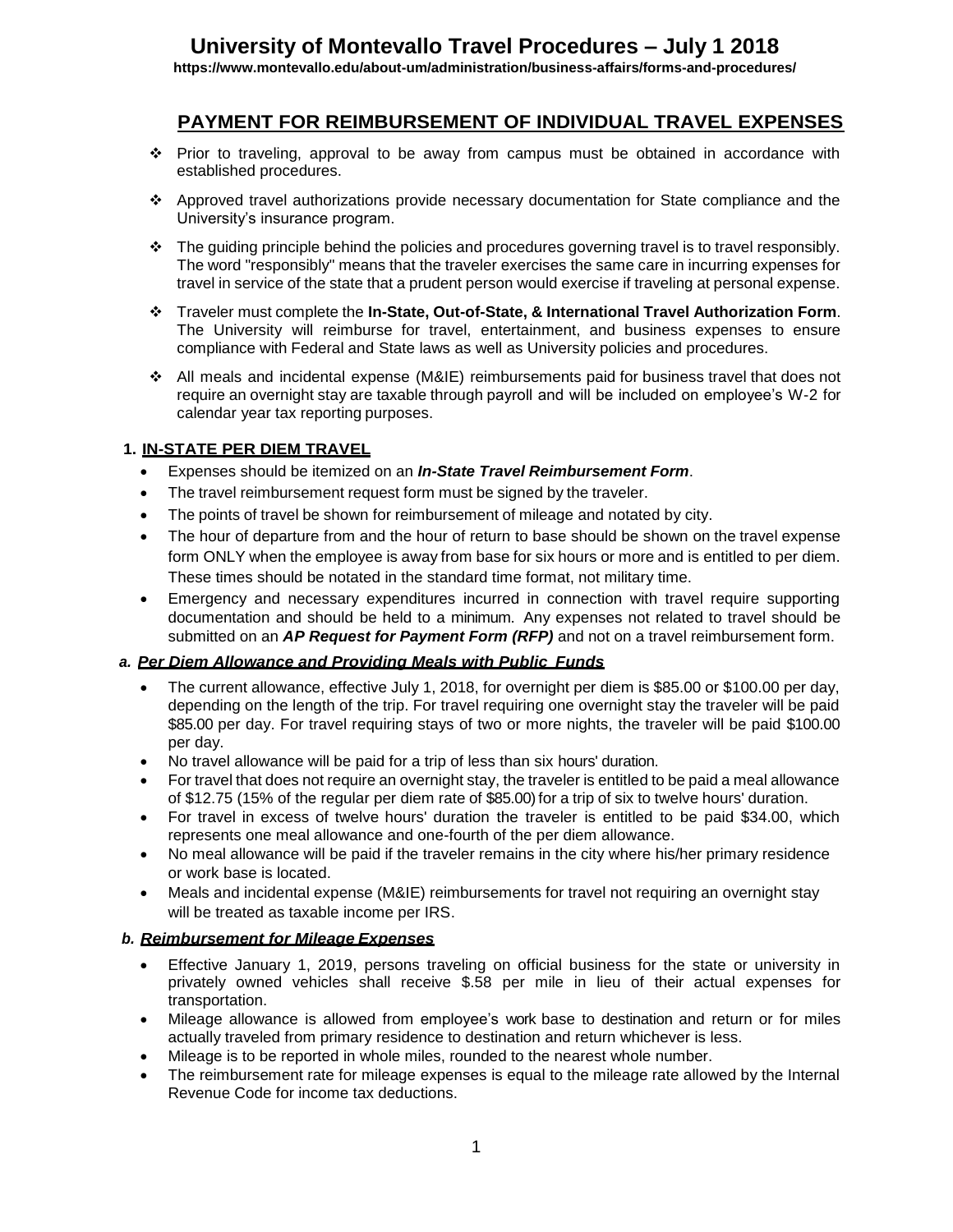**https://www.montevallo.edu/about-um/administration/business-affairs/forms-and-procedures/**

#### *c. Receipts and proof of payment required to support these expenses*

- Registration fees
- Miscellaneous expense receipts must be itemized
- Operating expenses of state-owned
- Travel related fees such as parking toll and/or taxi fees

Note: In the event of a lost receipt, **Travel Reimbursement Lost Receipt Report** must be completed and attached to travel reimbursement form.

#### **2. OUT-OF-STATE, INTERNATIONAL, AND IN-STATE TRAVEL QUALIFYING FOR ACTUAL AND NECESSARY EXPENSE REIMBURSMENT**

#### *a. Travel Expenses for In-State Actual, Out-of-State, and International*

- Individuals traveling out-of-state and internationally in service of the state or in-state to attend or assist hosting a national, regional or state conference will utilize the **Out-of-State, Qualifying In-State, & International Travel Reimbursement Form** to submit reimbursement requests.
- Requests for reimbursement should include all required forms, receipts, itineraries and other required documentation.

#### *b. Meals and Incidental Expenses.*

- Individuals traveling under this section will receive a daily per diem for meals and incidental expenses (M&IE) based upon the location (city) of duty in an amount that corresponds with the U.S. General Services Administration M&IE per diem rates for the continental United States (CONUS).
- A traveler will not be required to submit receipts for these items nor will they be allowed to claim any extra expense related to them.
- Incidental expenses include tips and service charges related to lodging baggage and transportation.
- On the first and last days of business travel, the traveler will be entitled to per diem for M&IE at a rate of seventy-five percent (75%) the daily rate. For all other days for which the individual is traveling full per diem for M&IE will be paid. M&IE will not be paid for personal days.
- Travel-related expenses other than meals and incidental expenses require a receipt for reimbursement of actual expenses.

#### *c. Departure and Return*.

- An individual traveling under this section will be allowed to depart work base one day before the event for which the individual is traveling begins and return to work base one day after the event concludes regardless of the event start time or end time if it is determined by the department head to be necessary.
- Department heads are expected to exercise good judgement and sound fiscal policy when approving travel departure and return dates. The University may require written justification in cases where departure and return dates appear excessive.

#### *d. Social Events & Activities*.

- Individuals traveling under this section will be allowed to participate in social events or activities that are part of the event for which the individual is traveling (i.e. a conference sightseeing activity) so long as the cost of the social event or activity is included in the overall cost of the conference registration fee.
- The State will not pay additional fees for a traveler to attend such events. Additionally, if the social event or activity required additional time away from work base that would not occur but for the social event or activity, the travel pre-approval must include written justification from the department head.

#### *e. Baggage.*

- The state will reimburse baggage fees charged by commercial carriers based upon the duration of travel.
- For trips that last two nights/three days, the state will reimburse a traveler the actual cost for one checked bag.
- For trips that last three nights/four days to six nights/seven days the state will reimburse a traveler the actual cost for two checked bags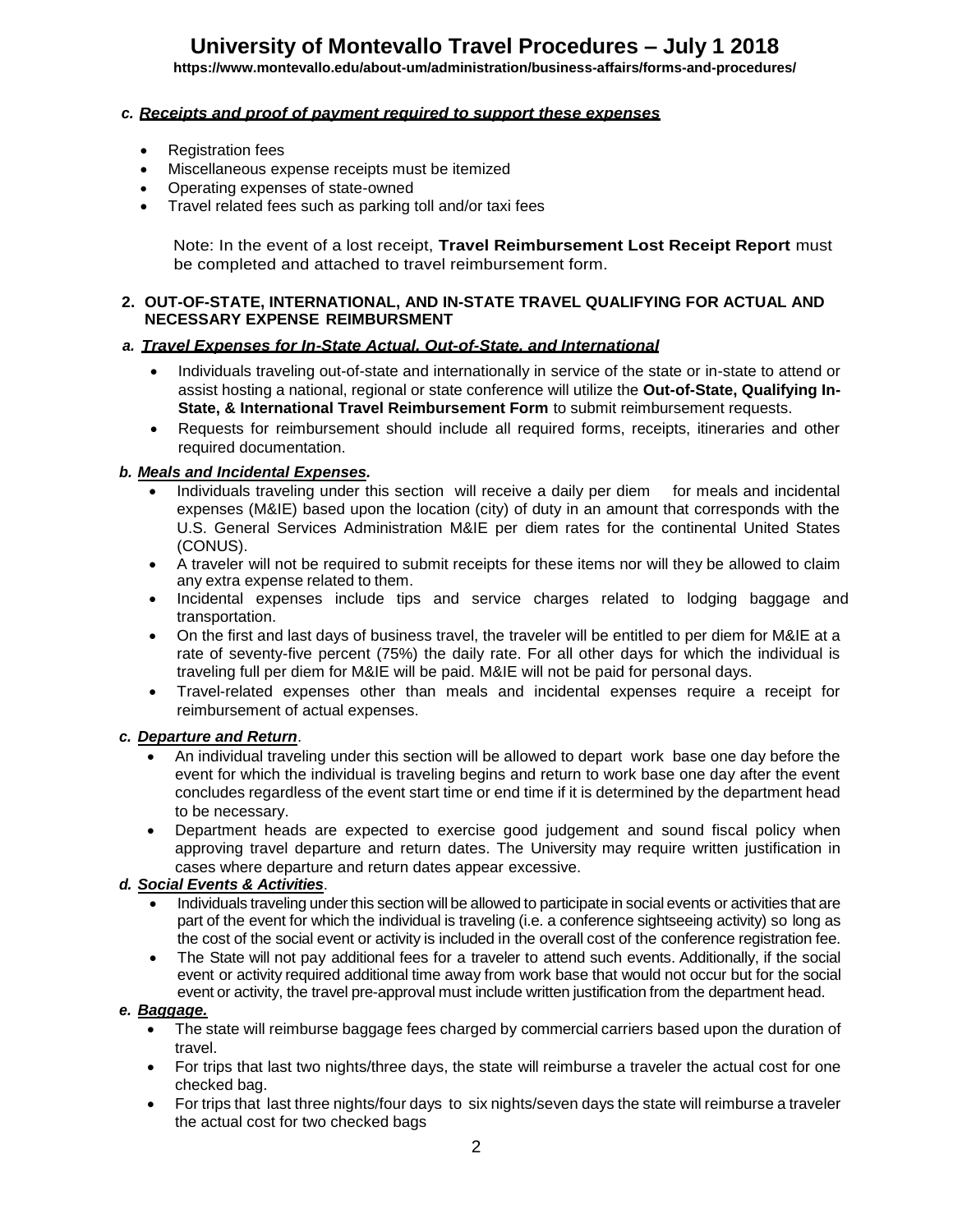**https://www.montevallo.edu/about-um/administration/business-affairs/forms-and-procedures/**

- For trips that last longer than seven days, the state will reimburse a traveler the actual cost for two checked bags plus the actual cost of laundry service.
- A traveler will be required to submit receipts for the cost of checked baggage and laundry service if applicable, to be reimbursed.
- If a traveler is entitled to reimbursement for two checked bags (i.e. if a trip lasts three nights/four days or longer) but instead chooses to check one overweight bag the state will reimburse the actual cost of the overweight fee provided that it does not exceed the cost of checking a second bag.
- Receipts for the cost of overweight baggage are required for reimbursement.
- Tips for skycaps or baggage handlers are included in per diem for M&IE and will not be reimbursed as a travel-related expense.

### *f. Transportation*.

- The traveler is responsible for selecting the mode of transportation, preferably the least costly to the State and obtaining approval from department head.
- The traveler is entitled to reimbursement for actual and necessary expenses incurred based on the authorized mode of transportation.
- If a travel scenario exists that is not specifically addressed in the following policies and procedures, department heads will use discretion in deciding whether to approve a mode of transportation considering the best interest of the state and sound fiscal judgment.
- For short distance travel (i.e. less than 8 hours travel time via vehicle), the order of preference for mode of transportation is: 1) a university-owned vehicle; 2) the traveler's personal vehicle; and 3) rental vehicle through UM State approved rental company.
- Commercial airfare may be utilized for long distance trips.
- Personal or rental vehicles may be utilized for long distance trips only if the mileage cost for the trip is less than the cost of a round-trip commercial airline ticket or motor pool costs to the travel destination. **The Mileage in-Lieu of Airfare Worksheet Form** must be completed and included with travel reimbursement form.
- A department head may pre-approve up to \$150 for a traveler to utilize local transit such as taxi or subway service while at the travel location. A traveler must submit receipts for local transit in order to qualify for reimbursement.
- A traveler who spends more than \$150 on local transportation may be reimbursed for actual expenses in excess of \$150 by providing receipts and additional written justification for the local transit in excess of the pre-approved amount.
- If a traveler has a university-owned, personal or rental vehicle at the travel site, the traveler may still be authorized by the university to utilize local transit during the travel provided that the use of local transit is work-related, reasonable, and not excessive. In cases that qualify for reimbursement, a traveler will be expected to provide an explanation for the expenditure, provide receipts, and will be reimbursed for actual expenses incurred.
- The State will reimburse reasonable parking fees. A department head should only authorize self- parking unless valet parking is 1) the only option available; or 2) no more costly than self-parking; 3) medical safety or other reasons justify paying for alternative parking options. If other than self- parking is authorized, the reimbursement should contain an explanation and justification for incurring a greater expense for parking.
- Tips related to transportation (shuttle, UBER, Taxi) are included in per diem for M&IE and will not be reimbursed as a travel-related expense.

#### *g. Mileage Expenses*.

- Effective January 1, 2019, the mileage reimbursement rate is \$.58 per mile.
- The approved electronic map with mileage calculation must be attached.
- Mileage reimbursement must be approved by the department head.
- Mileage is to be reported in whole miles.
- The total number of miles is to be calculated and then multiplied by the current mileage rate for the entire travel statement.